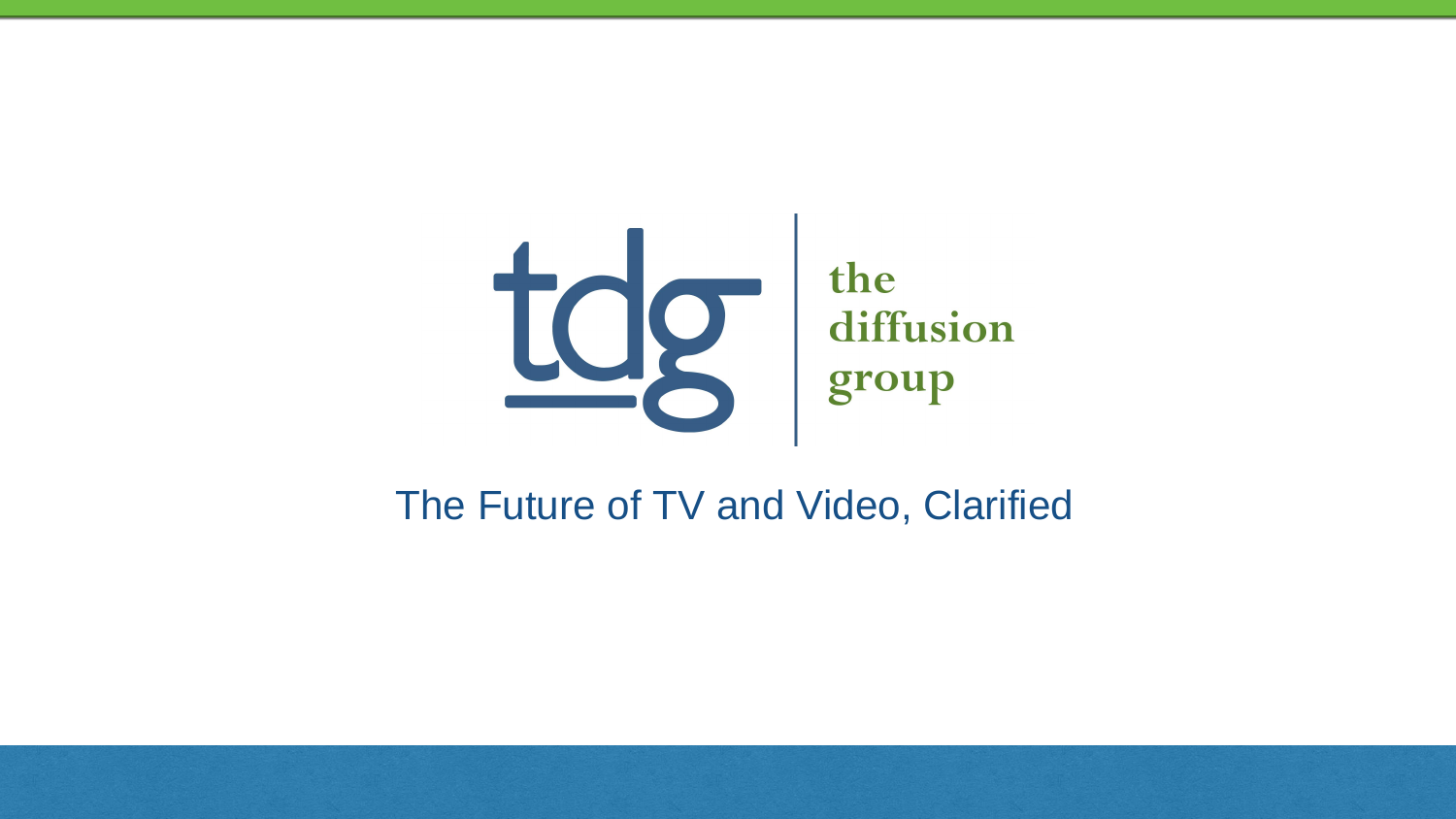

the Insights In Front of the Curve diffusion group

> About the Author 3 Summary 4 Table of Contents 5 Table of Figures 6 Excerpt About TDG 9 Next Steps 10

### *Broadband Boomers – A Consumer Snapshot*



Author: Nick Beyer, Research Analyst Editor: Michael Greeson, Founder © TDG 2015 All rights reserved.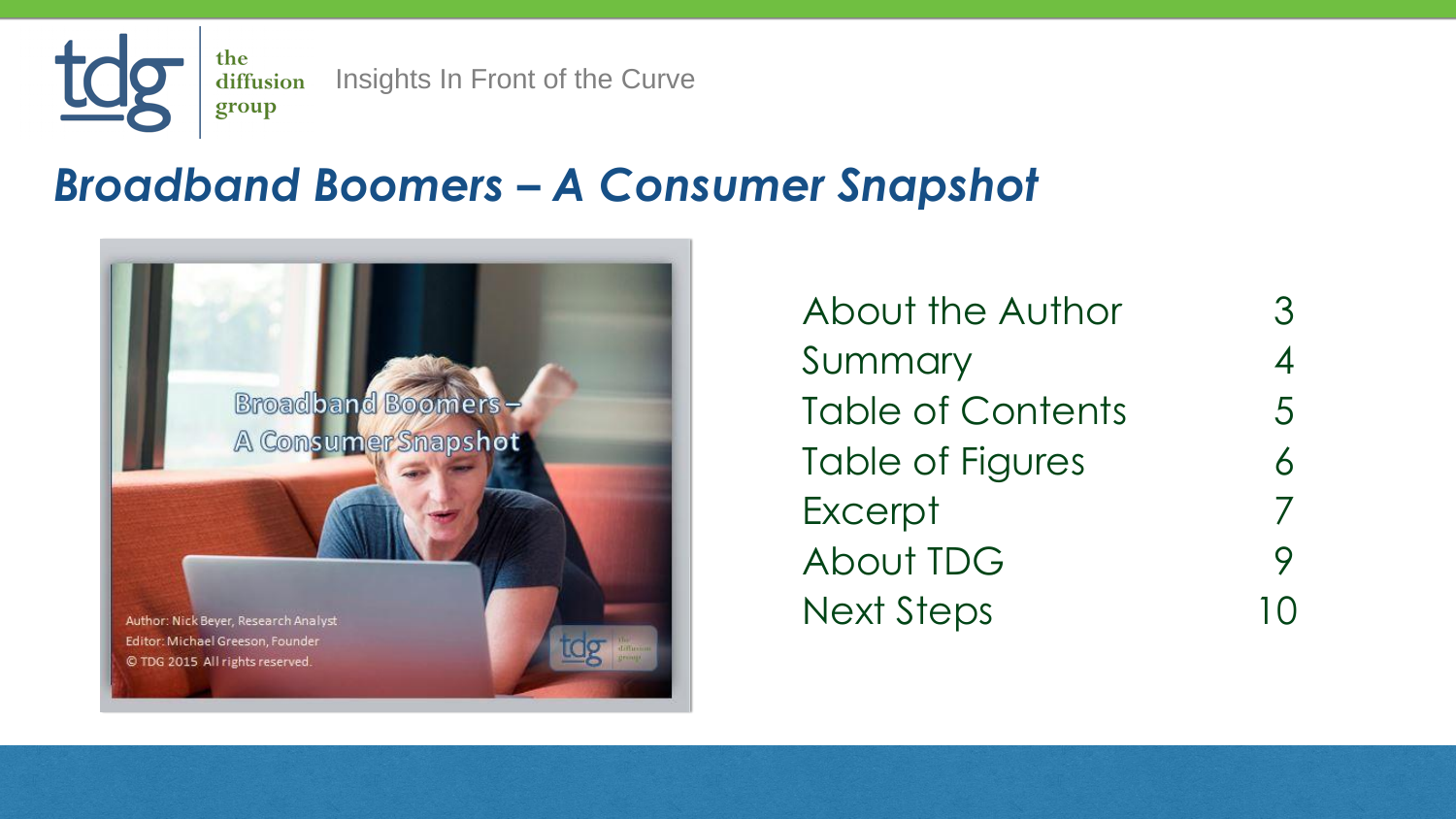Nick has extensive experience researching the television industry, video content, branding and marketing initiatives. Prior to joining The Diffusion Group, Nick was responsible for generating research insights and recommendations to guide strategic and tactical marketing and programming initiatives at Starz. He drove research on new technology initiatives, including on-demand, HD, and mobile platforms. He also designed and implemented market segmentation studies to guide future decisions resource assignments related to content, marketing, and sales efforts.

Nick has a perpetual curiosity about what consumers want, and a drive to find new and better ways to dig for what makes the consumer 'tick.' Nick combines expertise in both data analytics and qualitative research techniques to get a complete picture of how the connected consumer thinks about and uses their video options.





the diffusion Insights In Front of the Curve group

# **About the Author: Nick Beyer, Research Analyst, TDG**

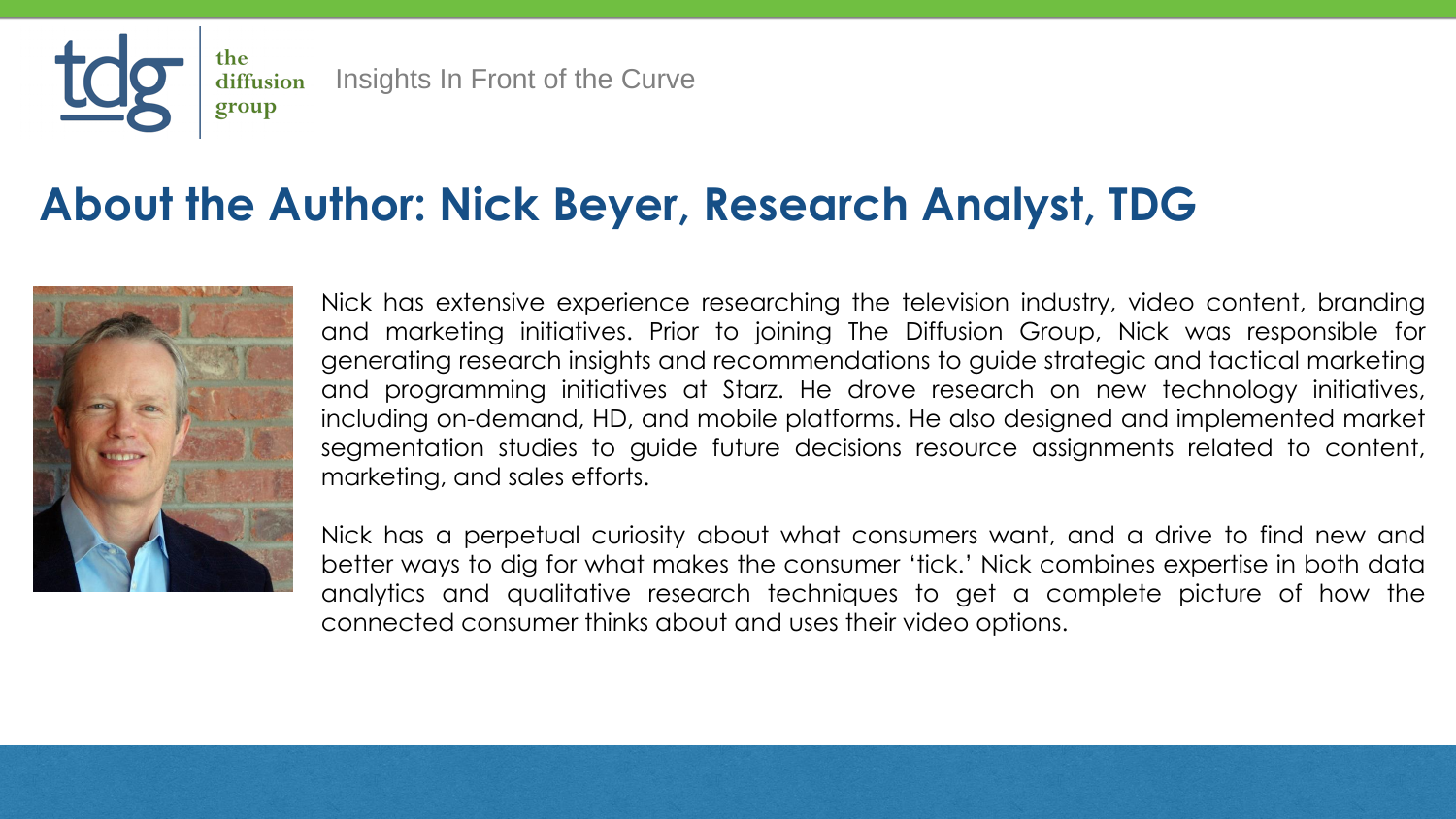With all the media and industry attention devoted to Millennials – their video habits, their use of streaming media, and their device preferences – Baby Boomers have been largely ignored. The reason for this (perhaps not so) benign neglect may be related to perceptions about age; that, given their advanced years, this generation is mostly set in its ways and has little interest in new media solutions and services.

Yet Baby Boomers comprise nearly a third of the adult broadband population and, given their aboveaverage household incomes, their buying power merits a second look. It is important to understand how this segment is evolving with, and adapting to, new technologies and new ways to watch video.

Understanding today's Baby Boomers – who they are, what are they watching, and what drives them – is the rationale for this *Consumer Snapshot*. Defined as adult broadband users (ABUs) born between 1946 and 1964 (an age range of 51-69 years old in 2015), this *Snapshot* compares today's Baby Boomers with Post-Boomers (adults born after 1964, Gen X and Millennials), as well as discusses key differences between two Baby Boomer sub-segments: Early Boomers (ages 60–69) and Late Boomers (ages 51–59). It examines both the similarities and differences in video viewing habits between Boomers and later generations.

the diffusion Insights In Front of the Curve group

# **Report Summary**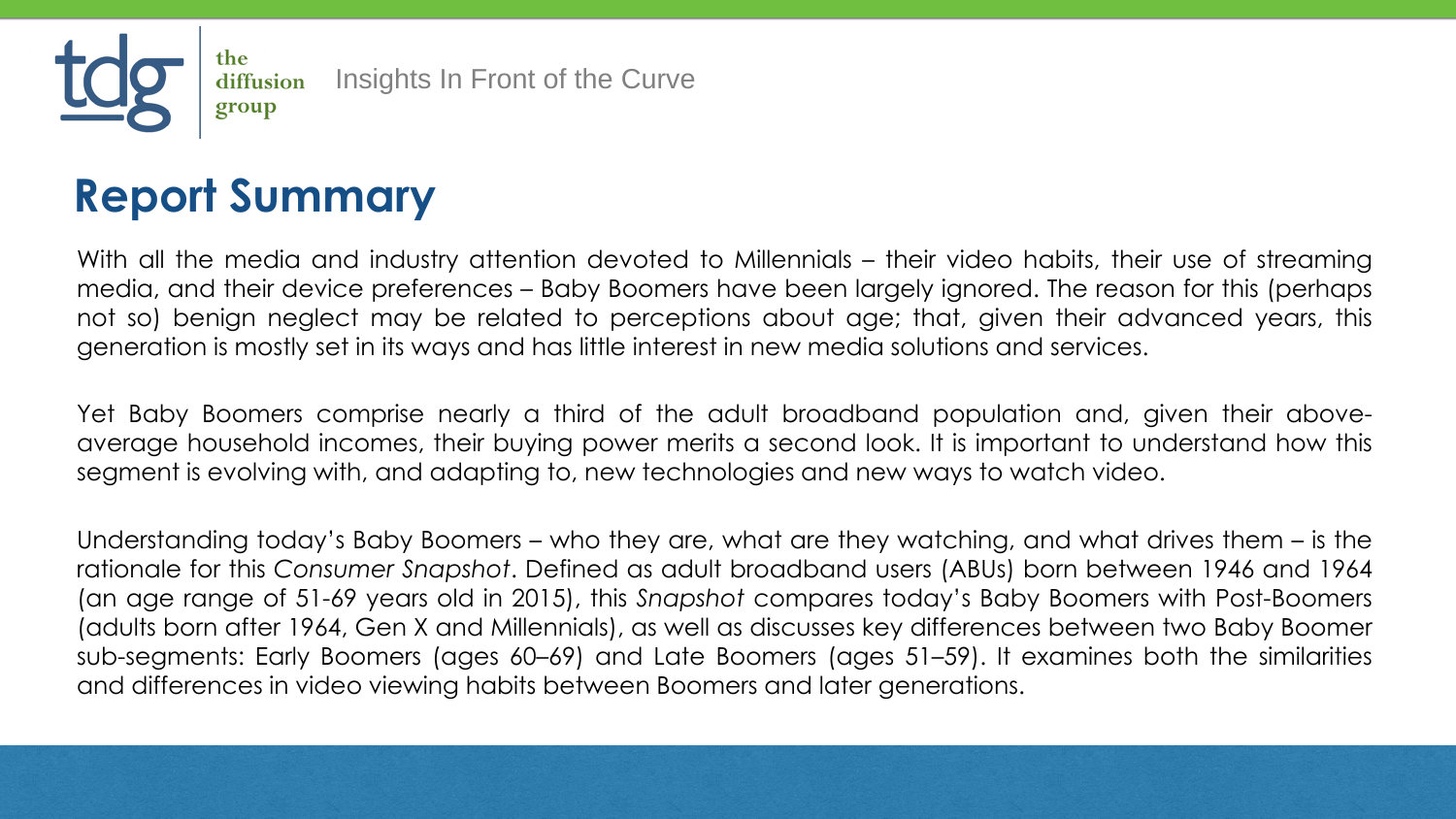### **TABLE OF CONTENTS**

| <b>EXECUTIVE SUMMARY</b>                          | 4-6 |
|---------------------------------------------------|-----|
| <b>INTRODUCTION</b>                               |     |
| <b>BACKGROUND AND METHODOLOGY</b>                 | 8   |
| <b>SIZING THE BABY BOOMER MARKET</b>              | 9   |
| <b>DEMOGRAPHICS &amp; TECHNOLOGY ADOPTION</b>     |     |
| <b>KEY DEMOGRAPHICS OF BABY BOOMERS</b>           | 11  |
| <b>TECHNOLOGY ADOPTION BY BOOMERS</b>             |     |
| <b>TECHNOLOGY IN THE HOME</b>                     |     |
| <b>OWNERSHIP OF ANCILLARY VIDEO PLATFORMS</b>     |     |
| <b>INTERNET CONNECTED TVS &amp; VIDEO DEVICES</b> | 15  |
| <b>PCS AND COMMUNICATION DEVICES OWNED</b>        | 16  |
| <b>GENERAL TV VIEWING</b>                         |     |
| <b>TIME SPENT WATCHING TELEVISION</b>             | 18  |
| 'FIRST GLANCE' TV VIEWERSHIP                      | 19  |
| <b>STREAMING VIDEO ON TV</b>                      |     |
| <b>CONTENT STREAMING ON TV</b>                    | 21  |
| <b>CHANGES IN VIDEO STREAMING BY DEVICE</b>       | つつ  |
|                                                   |     |

| <b>PLATFORM PREFERENCE FOR STREAMING ONLINE VIDEO</b>    | 23    |
|----------------------------------------------------------|-------|
| <b>FAMILIARITY AND USE OF CASTING/MIRRORING</b>          |       |
| <b>STREAMING ON ANCILLARY PLATFORMS</b>                  |       |
| <b>STREAMING VIDEO ON DESKTOP</b>                        | 26    |
| <b>STREAMING VIDEO ON LAPTOP</b>                         | 27    |
| <b>STREAMING VIDEO ON TABLET</b>                         | 28    |
| <b>STREAMING VIDEO ON SMARTPHONE</b>                     | 29    |
| <b>IMPORTANCE OF STREAMING VIDEO ACCESS ON DEVICES</b>   | 20    |
| <b>USE OF FEE-BASED STREAMING SERVICES</b>               |       |
| <b>USE OF FEE-BASED STREAMING VIDEO SERVICES</b>         |       |
| <b>MONTHLY SVOD AND TVOD EXPENSES</b>                    |       |
| <b>USE OF TRADITIONAL PAY-TV SERVICES</b>                |       |
| <b>TRADITIONAL PAY-TV SERVICE SUBSCRIPTIONS</b>          | 35    |
| <b>USE OF PREMIUM TV SERVICES</b>                        | 36    |
| <b>INTENTIONS TO CANCEL OR DOWNGRADE PAY-TV SERVICES</b> | 37    |
| <b>IMPLICATIONS AND RECOMMENDATIONS</b>                  | 38-39 |
|                                                          |       |

O tog diffusion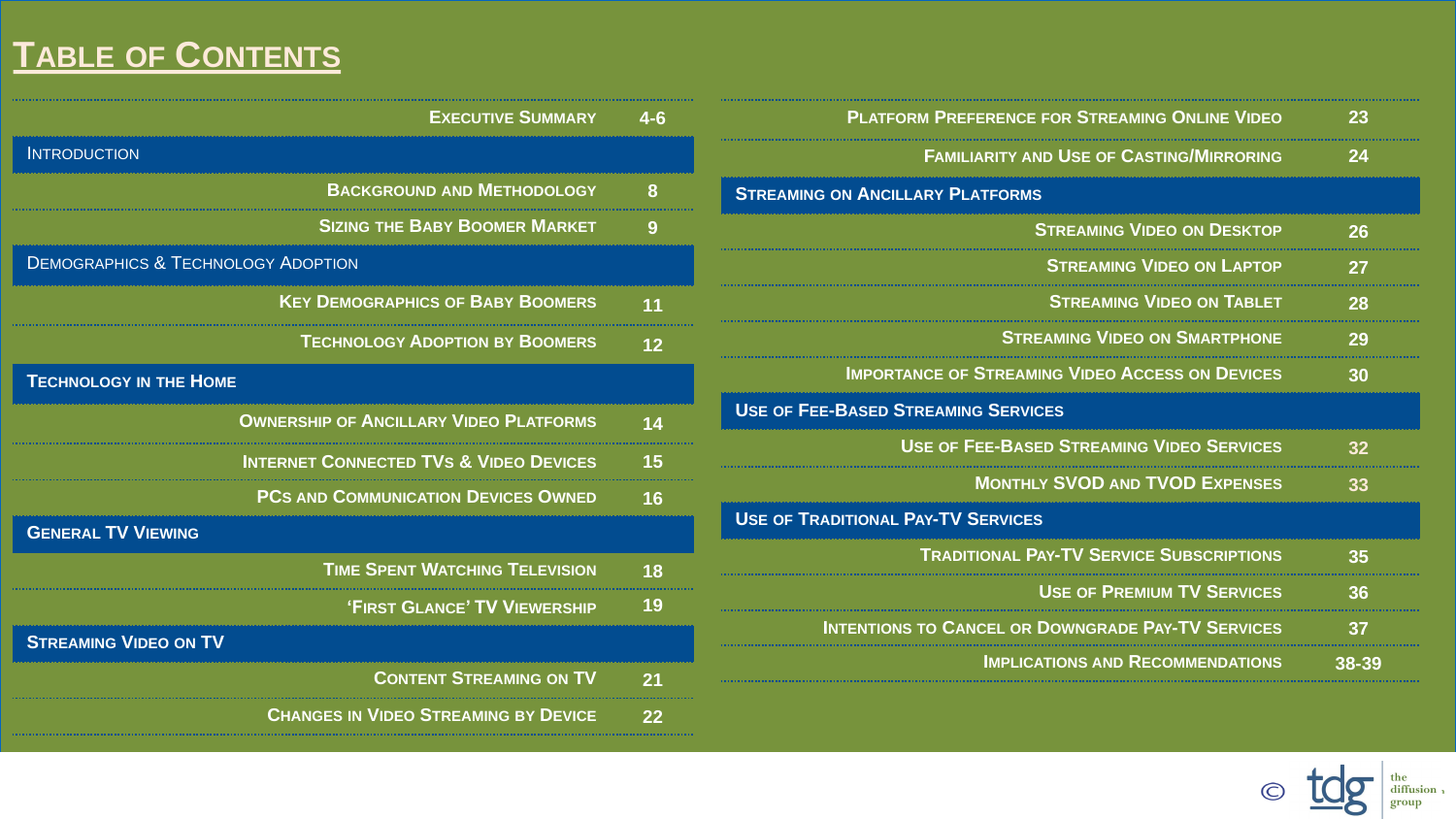### **TABLE OF FIGURES**

| 8  | <b>BACKGROUND AND METHODOLOGY</b>                    |
|----|------------------------------------------------------|
| 9  | <b>ADULT BROADBAND HOUSEHOLDS BY GENERATION</b>      |
| 11 | <b>TYPE OF RESIDENCE</b>                             |
| 11 | <b>ETHNICITY</b>                                     |
| 11 | <b>HOUSEHOLD INCOME</b>                              |
| 11 | <b>EDUCATION</b>                                     |
| 12 | <b>TECHNOLOGY ADOPTION PROFILES</b>                  |
| 14 | <b>VIDEO PLATFORM PENETRATION AMONG BABY BOOMERS</b> |
| 15 | <b>INTERNET CONNECTED VIDEO DEVICE PENETRATION</b>   |
| 16 | <b>COMPUTER AND COMMUNICATION DEVICE PENETRATION</b> |
| 18 | <b>TOTAL WEEKLY TIME SPENT WATCHING TV</b>           |
| 18 | <b>WEEKLY TV TIME BY GENERATION</b>                  |
| 19 | 'FIRST GLANCE' TV VIEWERSHIP                         |
| 21 | <b>WEEKLY VIDEO STREAMING ON TV</b>                  |
| 21 | PERCENT OF OTT VIEWING TIME AMONG BOOMERS            |
| 21 | <b>PERCENT OF TV TIME BY GENERATION</b>              |
| 22 | <b>CHANGES IN OTT VIDEO BY DEVICE</b>                |
| 22 | <b>CHANGES IN OTT VIDEO BY GENERATION</b>            |
| 23 | PLATFORM PREFERENCE FOR STREAMING OTT VIDEO TO TV    |
|    |                                                      |

| 24 | <b>FAMILIARITY WITH CASTING/MIRRORING CONTENT</b>            |
|----|--------------------------------------------------------------|
| 26 | <b>WEEKLY VIDEO STREAMING ON DESKTOP</b>                     |
| 26 | <b>PERCENT OF DESKTOP STREAMING TIME BY GENERATION</b>       |
| 26 | <b>PERCENT OF DESKTOP VIEWING TIME AMONG BOOMERS</b>         |
| 27 | <b>WEEKLY VIDEO STREAMING ON LAPTOP</b>                      |
| 27 | <b>PERCENT OF LAPTOP STREAMING TIME BY GENERATION</b>        |
| 27 | <b>PERCENT OF LAPTOP VIEWING TIME AMONG BOOMERS</b>          |
| 28 | <b>WEEKLY VIDEO STREAMING ON TABLET</b>                      |
| 28 | <b>PERCENT OF TABLET VIEWING TIME AMONG BOOMERS</b>          |
| 28 | <b>PERCENT OF TABLET STREAMING TIME BY GENERATION</b>        |
| 29 | <b>WEEKLY VIDEO STREAMING ON SMARTPHONE</b>                  |
| 29 | <b>PERCENT OF SMARTPHONE VIEWING TIME AMONG BOOMERS</b>      |
| 29 | <b>PERCENT OF SMARTPHONE STREAMING TIME BY GENERATION</b>    |
| 30 | <b>IMPORTANCE OF ACCESS TO STREAMING SERVICES ON DEVICES</b> |
| 32 | <b>USE of Fee-Based Streaming Video Services</b>             |
| 33 | <b>MONTHLY AMOUNT SPENT ON ONLINE VIDEO CONTENT</b>          |
| 35 | <b>PAY-TV SERVICE USE BY GENERATION</b>                      |
| 36 | <b>USE OF PREMIUM TV SERVICES</b>                            |
|    | <b>PROCLIVITY TO DOWNGRADE</b>                               |
|    |                                                              |

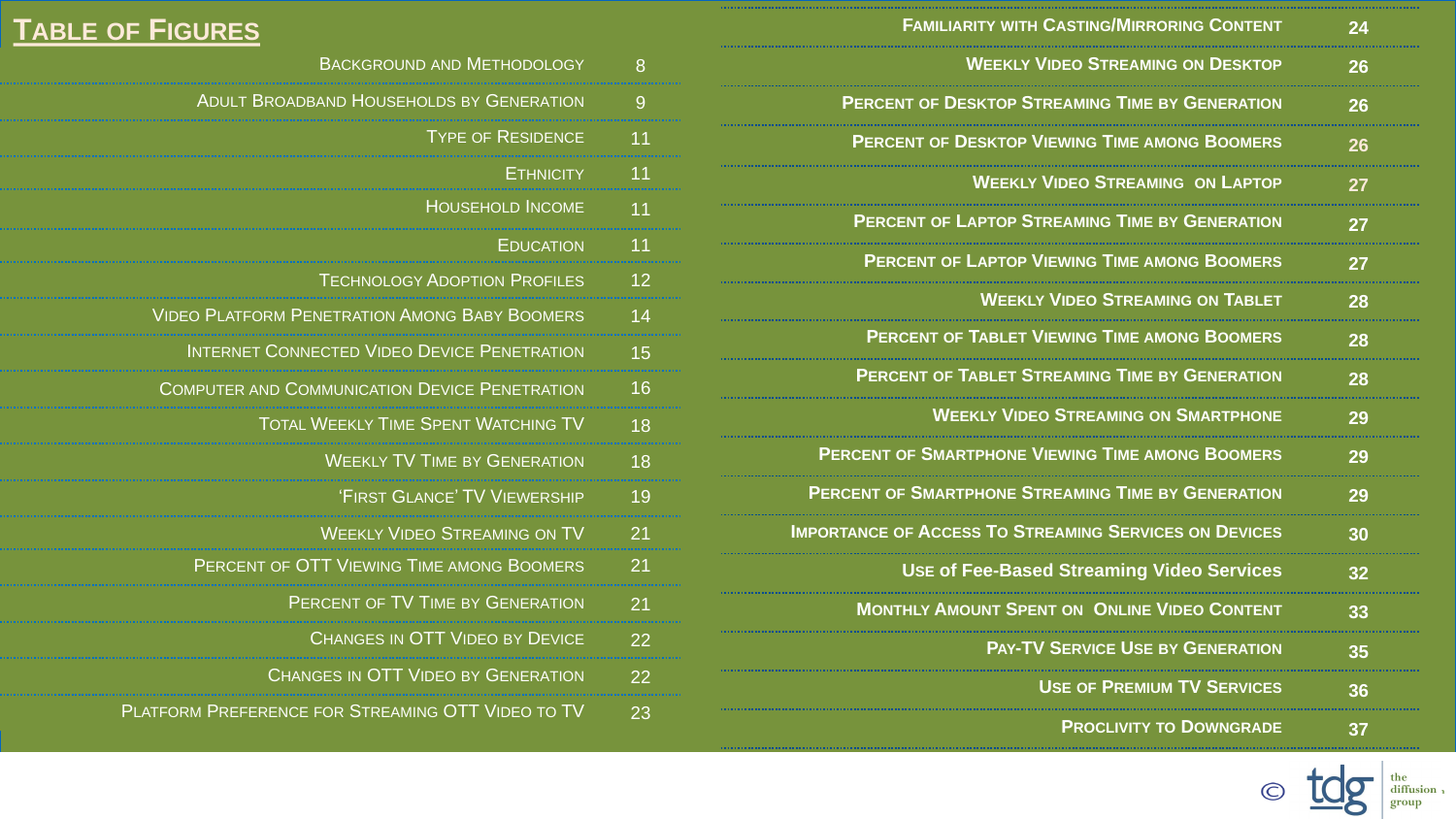the diffusion group

Insights In Front of the Curve

Today, in 2015, Baby Boomers comprise nearly a third (32%) of adult broadband users in the United States.

### **Excerpt from Report: The Boomer Generation**

Of this segment, Early Baby Boomers (ABUs between the ages of 60 to 69) represent about 44% of all Boomers (14% of the total ABU market). By contrast, Late Baby Boomers, (ABUs between the ages of 51 and 59), make up 56% of total Boomers (18% of all ABUs).

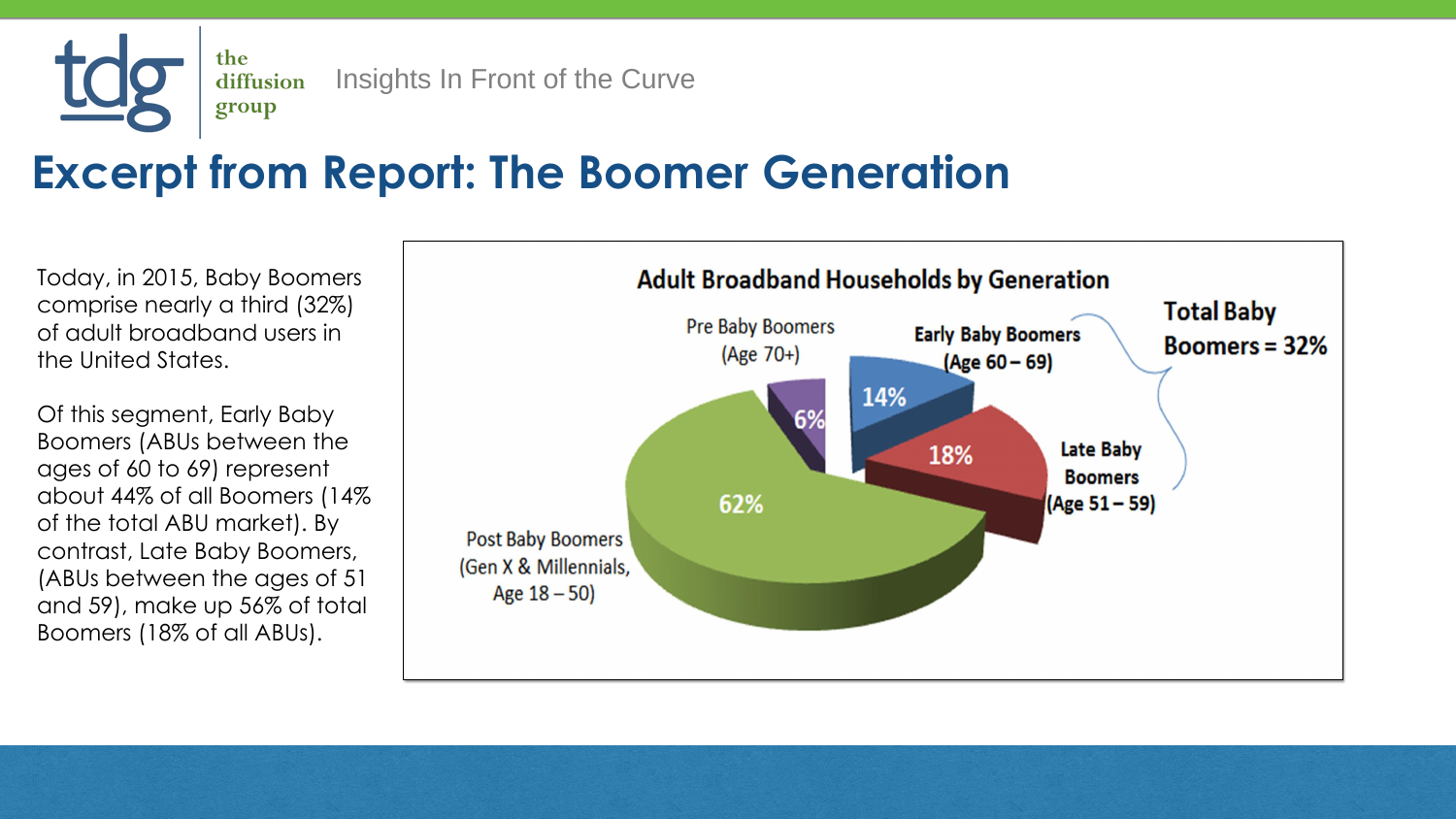the diffusion group

Insights In Front of the Curve

### **Excerpt from Report: Time Spent Watching TV**



TV viewing increases with age. Boomers watch more TV than Post Boomers, averaging nearly 42 hours of TV time per week (or nearly six hours a day) compared to 39 hours for Post Boomers.

Early Boomers tend to watch more TV than Late Boomers (42.1 hrs vs. 41.1 hrs).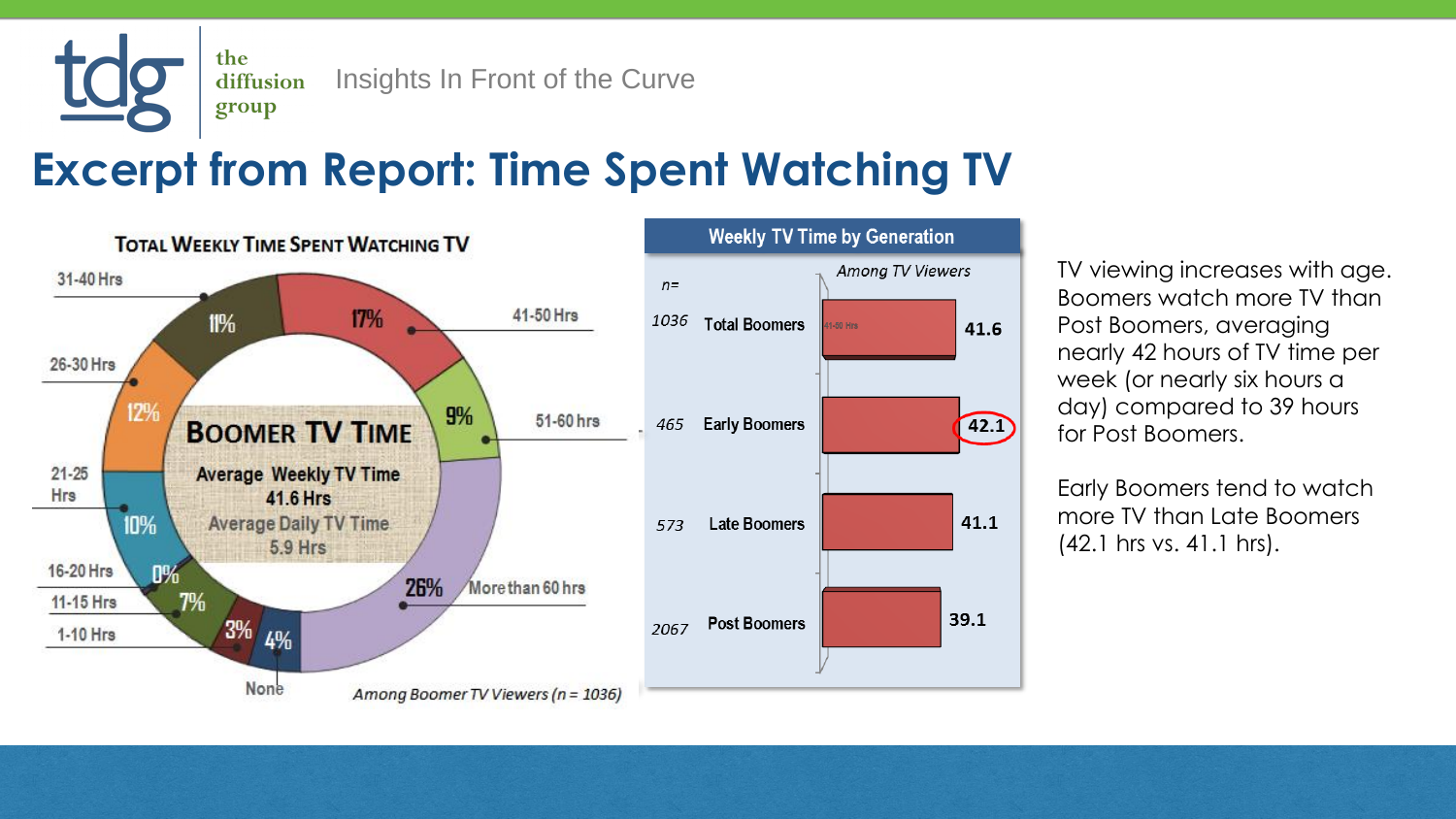

the diffusion Insights In Front of the Curve group

During this time, TDG has (quietly) assisted leading companies in understanding the transition from traditional to **[quantum](http://tdgresearch.com/toward-a-quantum-theory-of-media/)** video access and consumption, and to master its unique dynamics; to better understand the multi-service, multi-screen, multi-context viewer today redefining longstanding consumer behavior and challenging established business models. And these aren't just words: this is what we deliver.



The Diffusion Group is a unique collection of strategists and research analysts tasked with predicting the future of television and video. We provide original, data-driven insights on the trends transforming—and set to transform—the TV/video landscape. Since 2004, TDG's insights have been far in advance of other research firms and the industry in general.

### **About TDG**

### Bold, Disciplined, & Remarkably Accurate